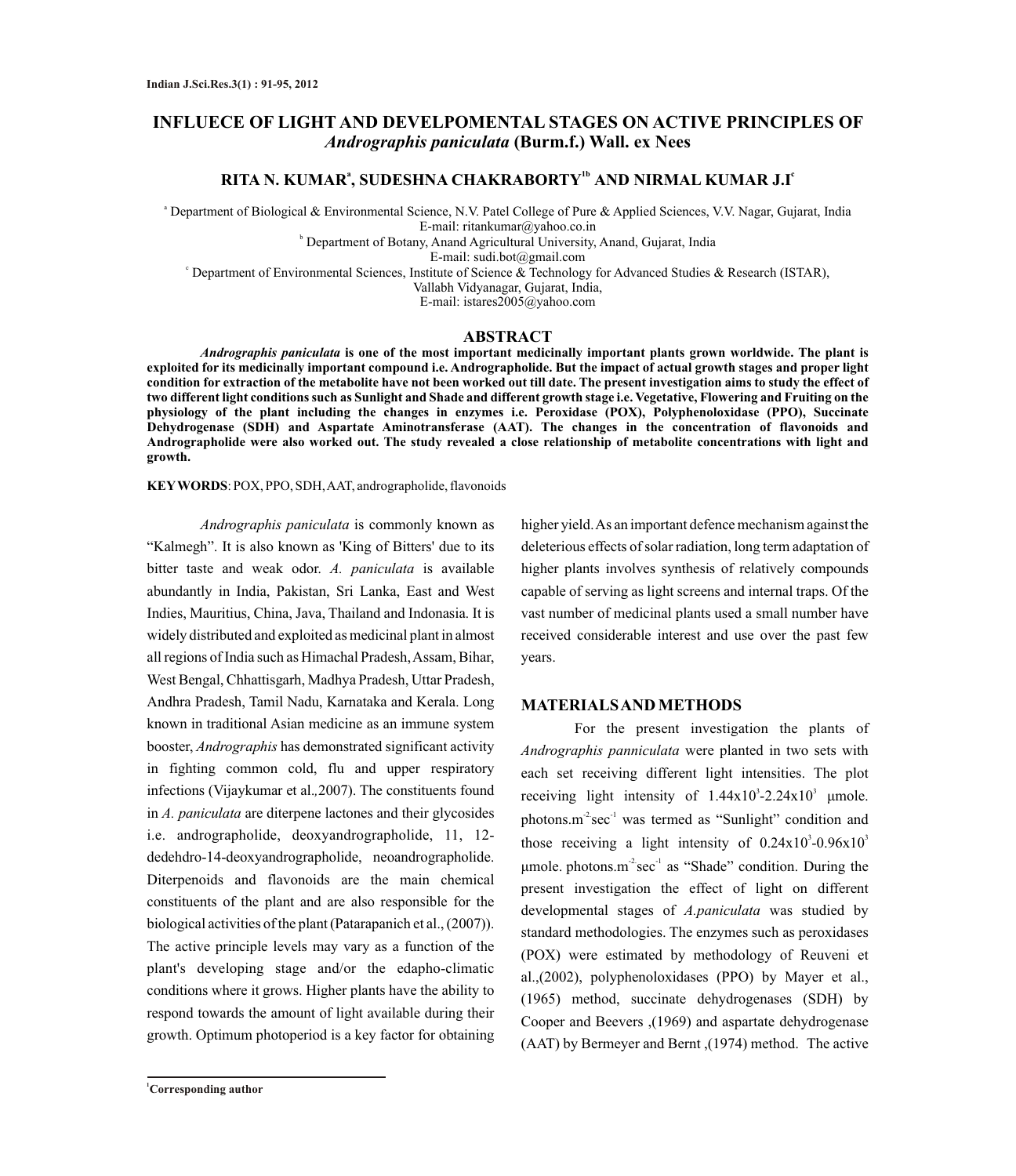principle i.e. andorgapholide was estimated through HPLC by the method of Vijay Kumar et al., (2007). Since leaf is the primary source of all the metabolites, therefore, all the estimations were carried out from the leaves of the plants. For proper validation of the results the obtained values were subjected to statistical analysis by SPSS 12.0 software.

### **RESULTS AND DISCUSSION**

In the present investigation it was observed that the active principles of *Andrographis paniculata* are greatly affected by factors such as change in light intensities and growth stages. Flavonoids are the most common secondary metabolites in vascular plants. In the present work maximum flavonoid content was recorded in the leaves of sunlight grown plants i.e. 2.66  $\mu$ mol/l as compared to their shade counterparts which recorded a concentration of 0.35 µmol/l (Fig. 1). The present result might due to the fact that light is considered one of the most important factors in the control of flavonoid synthesis acting upon a complex system involving several photoreceptors: UV, blue, phytochrome and the photosynthetic system (Awad et al., 2001).

In the present investigation it was observed that light condition and growth stages have a profound effect on the POX activity of the plant. The leaves of the plants grown under sunlight showed higher activity of POX compared to other plant parts i.e. stem and root. The POX activity was recorded the highest as 97.22  $\mu$ mol min<sup>-1</sup>.g<sup>-1</sup>FW in fruiting stage of sunlight condition whereas 55.77  $\mu$ mol min<sup>-1</sup>g<sup>-1</sup>FW in shade condition (Fig. 2). The result may be due to the fact that under adverse conditions photoinhibition, photoxidation and photorespiration occur. Plants are particularly susceptible to photoinhibition when exposed to bright light. Under environmental conditions where the photon energy is in excess of  $CO$ , assimilation, photosystem II is the primary target for photo inhibition, while PSI is more than PSII, receiving a damage usually less significant and strictly related to the rate of electron flow from PSII and presence of oxygen (Sofo et al., 2004).

During the study period the leaves showed the maximum PPO activity in vegetative stage followed by gradual decline in flowering and fruiting stages. Although

the plants grown in shade conditions had recorded higher enzyme activity compared to plants grown in sunlight conditions. The highest activity was recorded as 2.44 changes in activity  $min^{-1}$ .g<sup>-1</sup> FW in the vegetative stage of the sunlight condition and in the shade condition it was 0.81 changes in activity  $\min^{\lceil} g^{\lceil}$  FW in the vegetative stage (Fig. 3). In the present study there existed an inverse relation of the enzymes with aging. Gooding et al., (2001) depicted parallel observations where PPO activity was shown to be the highest in young tissues and in meristamatic regions and genes expression generally decreased during development and maturation of plant tissue. Also the results obtained in this study confirm that light intensity plays a key role in the functionality of plants subjected to water stress conditions. The repairing of damage due to oxidative stress generated by drought stress and high irradiance levels was associated with a different antioxidant response in plants grown in semi shade conditions or under environmental irradiance (Sofo et al., 2004).

The SDH activity showed similar pattern as that of polyphenoloxidase enzyme activity where leaves showed higher activity compared to other parts of the plants. The enzyme activity showed a higher value in the plants grown under shade condition compared to their sunlight counterparts (Fig. 4). In the present work the SDH activity was also recorded higher in the plants grown under lower light intensity while those grown at higher light intensity showed a decreased level of the enzyme. This is very well substantiated with the findings of Popov et al., (2007) where SDH activity in *Arabidopsis* was recorded lower in light condition compared to those cultivated in shade. They also stated that the exposure of plants to light suppressed the enzyme activity almost by a factor of 6 as compared to that in plants grown in darkness. The light conditions were found to have a great effect on the SDH activity in the plants.

The AAT, a key enzyme involved in nitrogen and carbon metabolism, catalyzes the reversible transamination reaction between aspartate and ketoglutarate to form oxaloacetate and glutamate. During the study the highest activity in the leaves was recorded in the sunlight grown plants compared to the shade condition plants (Fig. 5). In a study carried out by Schnarrenberger et al., (1971), the specific activity of the enzyme in the microbodies increased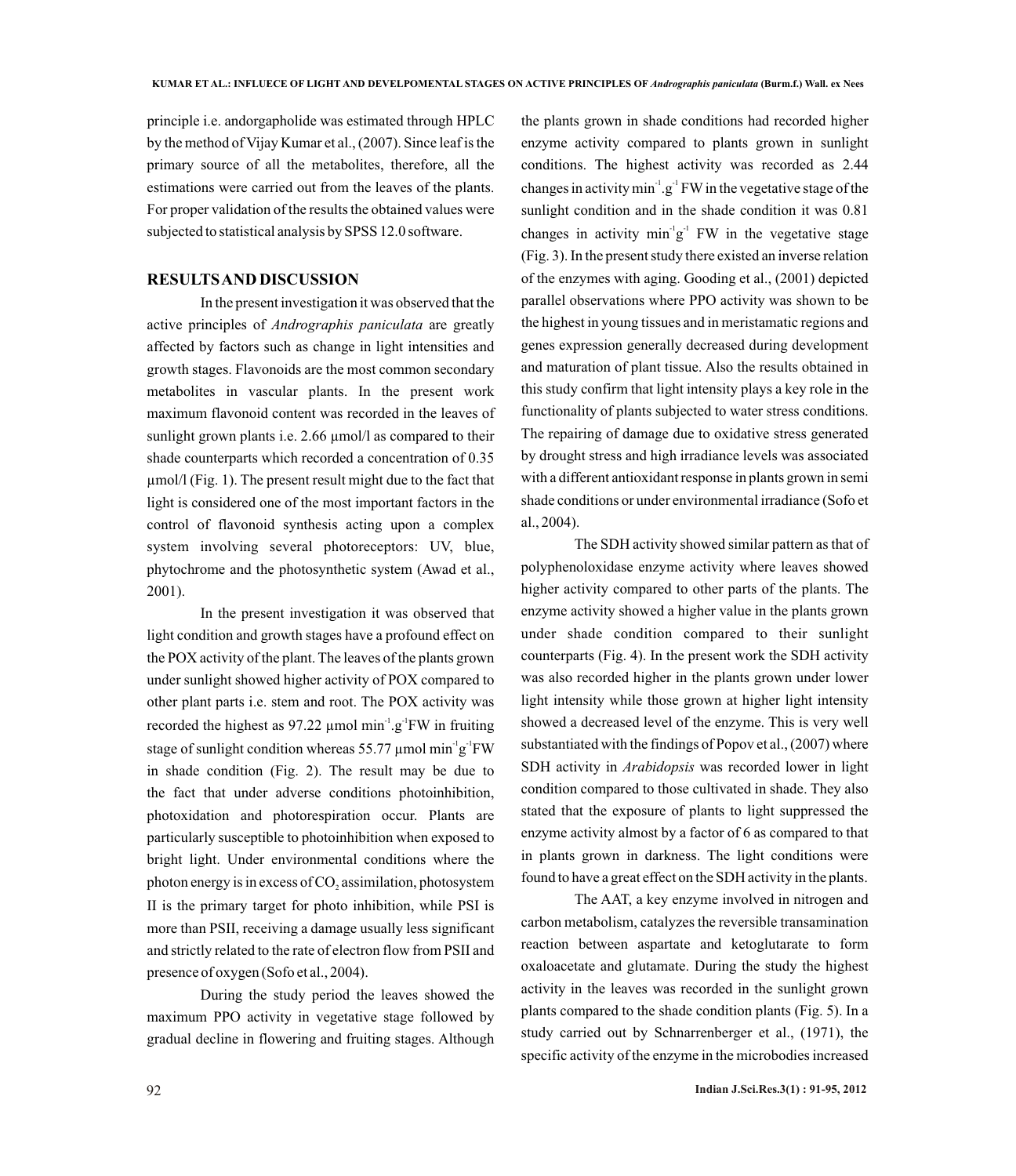











**Fig. 5**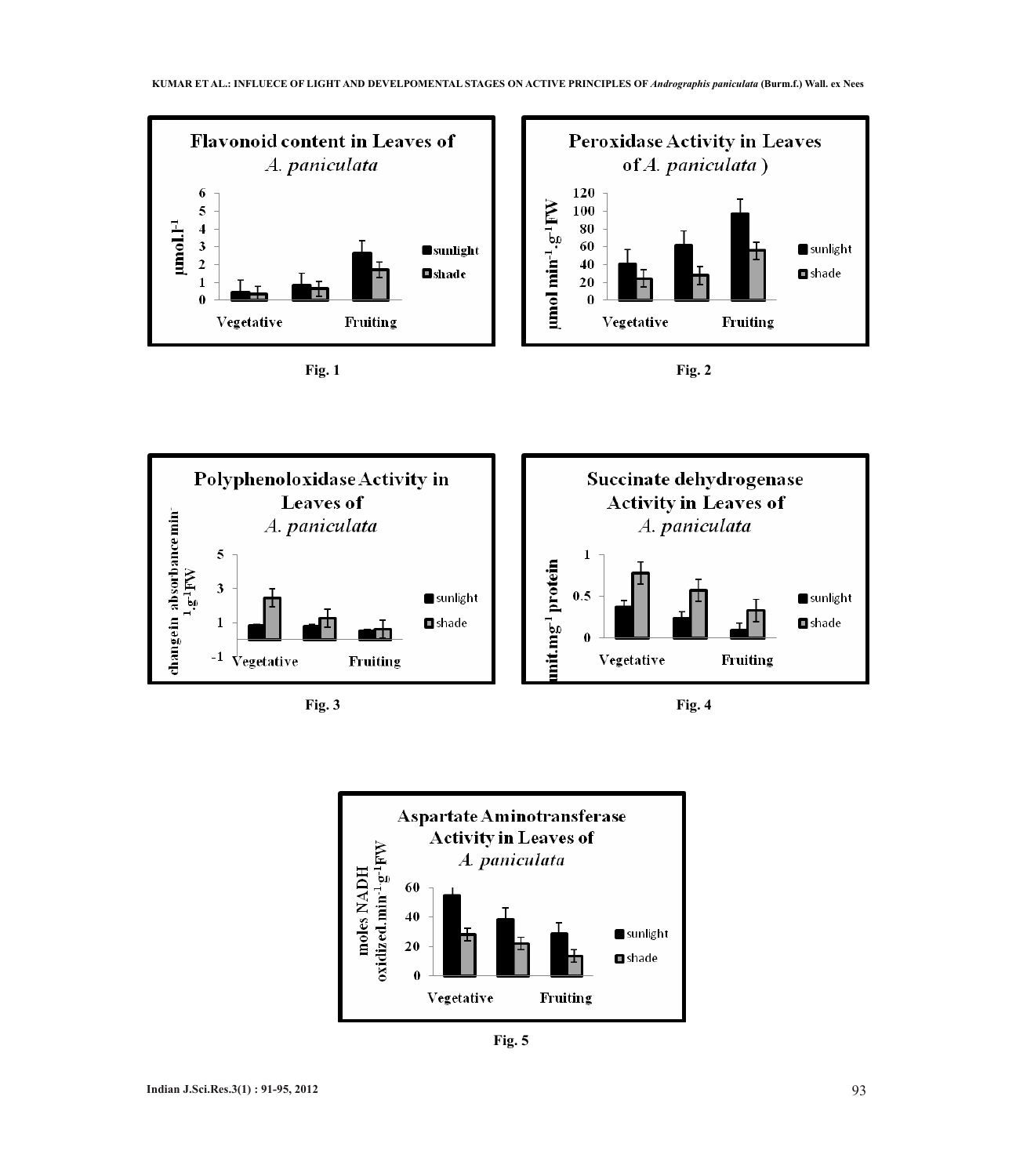## **HPLC CHROMATOGRAM OF ANDROGRAPHLOIDE EXTRACTED FROM LEAVES AT DIFFERENT GROWTH STAGES WITH DIFFERENTLIGHTCONDITIONS**



**Fig.: 6.1.1 Leaves of Sunlight grown plant in vegetative stage**



**Fig.: 6.2.1 Leaves of Sunlight grown plant in Flowering stage**



**Fig.: 6.3.1 Leaves of Sunlight grown plant in Fruiting stage**



**Fig.: 6.1.2: Leaves of Shade grown plant in vegetative stage**



**Fig.: 6.2.2 Leaves of Shade grown plant in Flowering stage**



**Fig.: 6.3.2 Leaves of Shade grown plant in Fruiting stage**